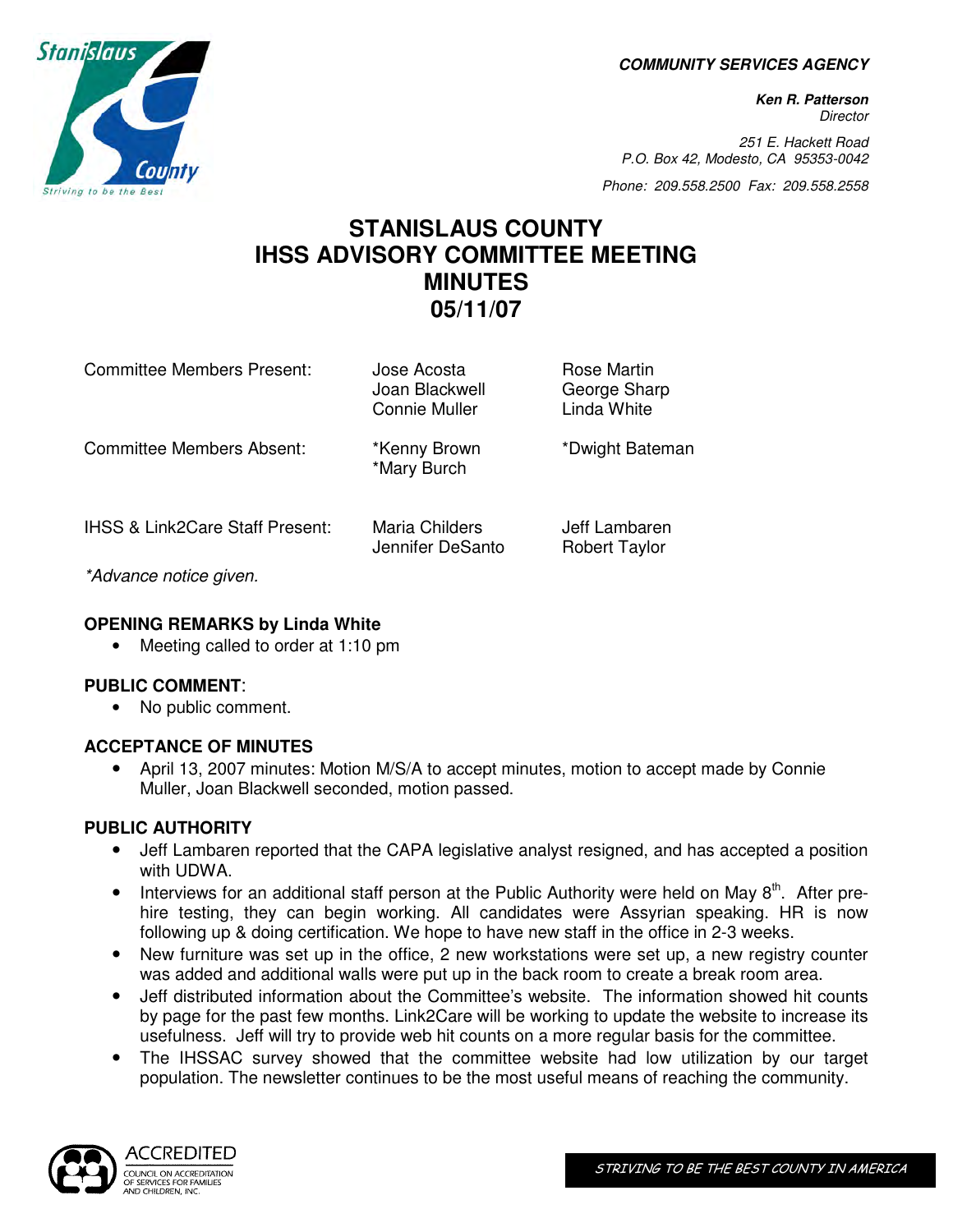### **LEGISLATION**

- Jeff reported on several pieces of legislation related to IHSS services. A brief review of various legislation was mentioned (these include AB182, AB238 & AB378). Today was the deadline for bills to be submitted, and there are 74 that affect IHSS. June  $1<sup>st</sup>$  is the deadline for appropriations, and June  $8<sup>th</sup>$  is the deadline for the House committee.
- Three bills on healthcare are pending. AB18 is a signature stamp bill. George reported the passing of this legislation has not gone as smoothly as expected, due to some resistance from financial institutions. The bill is now suspended due to funding and is under fiscal review. The banking industry had concerns and submitted amendments to the bill.
- The Governor's wage proposal has been defeated by both houses as written, but is still on the table with the potential to be revived.
- There is a bill that would authorize a provider to initiate the appeals process for a consumer in regards to IHSS authorized hours. The committee members discussed the impact that passing a bill like this would have on the program.
- George reported that AB1113 would expand the income limits of the 250% working disability program. This would allow more people to take advantage of the program. It would also exclude the marriage penalty, so a spouse's income wouldn't affect an individual's right to access the benefits.

### **COMMITTEE BUDGET STATUS**

- Jeff gave committee members a handout of the current budget. The end of May is the target for all spending/billing for this fiscal year. This would allow enough time for bills in this fiscal year to be paid.
- Contract cycles for the fiscal year have been moved to June  $1<sup>st</sup>$  May 31 $<sup>st</sup>$  to accommodate the</sup> payment requirements as well.

# **UPDATE ON REPORT THE COMMUNITY**

• Jeff passed a draft of the Advisory Committee Report to the Community. Members reviewed the report and made the following suggestions: George recommended some format changes relating to the amount of "white space" on some pages. Connie recommended putting Mattie's bio first and putting Ora's second, to avoid confusion that both members had passed away.

### **GENERAL UPDATE**

- George reported that the Disability Capitol Action Day was coming at the end of May. He asked if any Advisory Committee members would like to attend, and if the committee would consider sending him as a representative. The committee discussed the event and who may be able to attend. Motion M/S/A to authorize George and Linda to attend. Connie made the motion, Rose seconded.
- Jeff presented information about the California Partnership for Long Term Care that he had received at a recent meeting. This information was passed around to all members for review.
- Jeff presented a Registry Provider case for review. The provider had been convicted of petty theft, and presented her story in written form to the committee. After review, the committee agreed to an exemption for the provider and approved the provider to be active on the registry. Facts that were noted: there was no other conviction after six years, she had not taken anything from the store without paying (she had switched price tags), and she had been honest about the incident. The committee requested the provider be put on notice that if any complaints were received regarding missing items, she would be excluded from the registry on the first complaint, rather than the 3 complaint policy for other providers. For future review, the committee requested to know the years of service for the providers.

Meeting adjourned @ 2:00 PM, Jennifer DeSanto, Recorder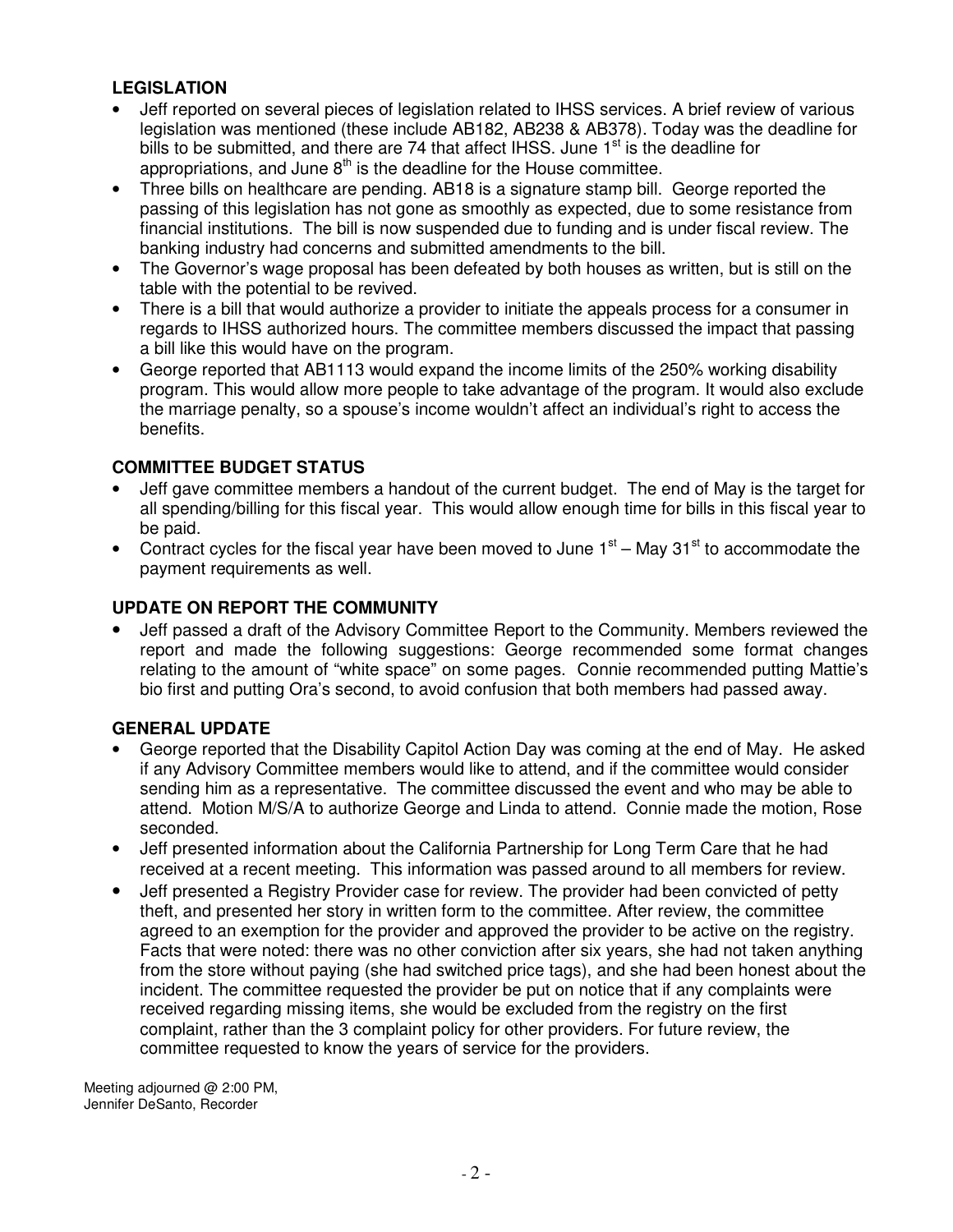#### **THSS - WEB COUNTS FOR DECEMBER 2006**

| Date Range from | Dec 01 2006 12:46:53 |
|-----------------|----------------------|
| -To             | Dec 31 2006 23:03:03 |

#### **Hits**

**Total Hits** 

# Pages Info

| <b>Total Pages</b>            | 399 |
|-------------------------------|-----|
| <b>Total Downloaded Files</b> | 16. |

# Pages

415

|                | <b>Pages</b>                       | <b>Hits</b> |
|----------------|------------------------------------|-------------|
| 1              | /IHSS/index.htm                    | 64          |
| $\overline{c}$ | /IHSS/IHSShomePage.htm             | 53          |
| 3              | /IHSS/AboutUsContent.htm           | 19          |
| 4              | /IHSS/SurveyContent.htm            | 15          |
| 5              | /IHSS/AboutUs.htm                  | 14          |
| 6              | /IHSS/ContactsContent.htm          | 12          |
| $\overline{7}$ | /IHSS/HomemakerModeContent.htm     | 12          |
| 8              | /IHSS/MeetingCalendarContent.htm   | 11          |
| 9              | /IHSS/StatisticsContent.htm        | 10          |
| 10             | /IHSS/Statistics.htm               | 10          |
| 11             | /IHSS/Contacts.htm                 | 10          |
| 12             | /IHSS/CommitteeMembersContent.htm  | 10          |
| 13             | /IHSS/HomemakerMode.htm            | 9           |
| 14             | /IHSS/BudgetContent.htm            |             |
| 15             | /IHSS/Budget.htm                   |             |
| 16             | /IHSS/MeetingCalendar.htm          |             |
| 17             | /IHSS/ProviderRecipientGraph.htm   | 9987        |
| 18             | /IHSS/StateFedResourcesContent.htm |             |
| 19             | /IHSS/AcostaBio.htm                | 666655555   |
| 20             | /IHSS/HistoryContent.htm           |             |
| 21             | /IHSS/AnalysisContent.htm          |             |
| 22             | /IHSS/YearlyCaseloadChart.htm      |             |
| 23             | /IHSS/MonthlyHoursChart.htm        |             |
| 24             | /IHSS/Analysis.htm                 |             |
| 25             | /IHSS/CommitteeMembers.htm         |             |
| 26             | /IHSS/ProvicerRecipientDesc.htm    |             |
| 27             | /ihss/index.htm                    | 4           |
| 28             | /IHSS/YrlyCaseloadDesc.htm         | 4           |
| 29             | /IHSS/History.htm                  | 4           |
| 30             | /IHSS/Survey.htm                   | 4           |
| 31             | /IHSS/ScruggsBio.htm               | 4           |
| 32             | /IHSS/MnthlyHrsDesc.htm            | 4           |
| 33             | /ihss/IHSShomePage.htm             | $\ddot{4}$  |
| 34             | /ihss/                             |             |
| 35             | /IHSS/AmaralBio.htm                | 43322       |
| 36             | /IHSS/StateFedResources.htm        |             |
| 37             | /ihss/surveycontent.htm            |             |
| 38             | /IHSS/WhiteBio.htm                 |             |
| 39             | /IHSS/LambarenBio.htm              |             |
| 40             | /IHSS/SharpBio.htm                 |             |
|                | <b>Totals</b>                      | 399         |

| File                        | Hits |
|-----------------------------|------|
| /IHSS/PDF/Annual+Report.pdf |      |
| /IHSS/PDF/Bylaws.pdf        |      |
| Totals<br>------------      | 161  |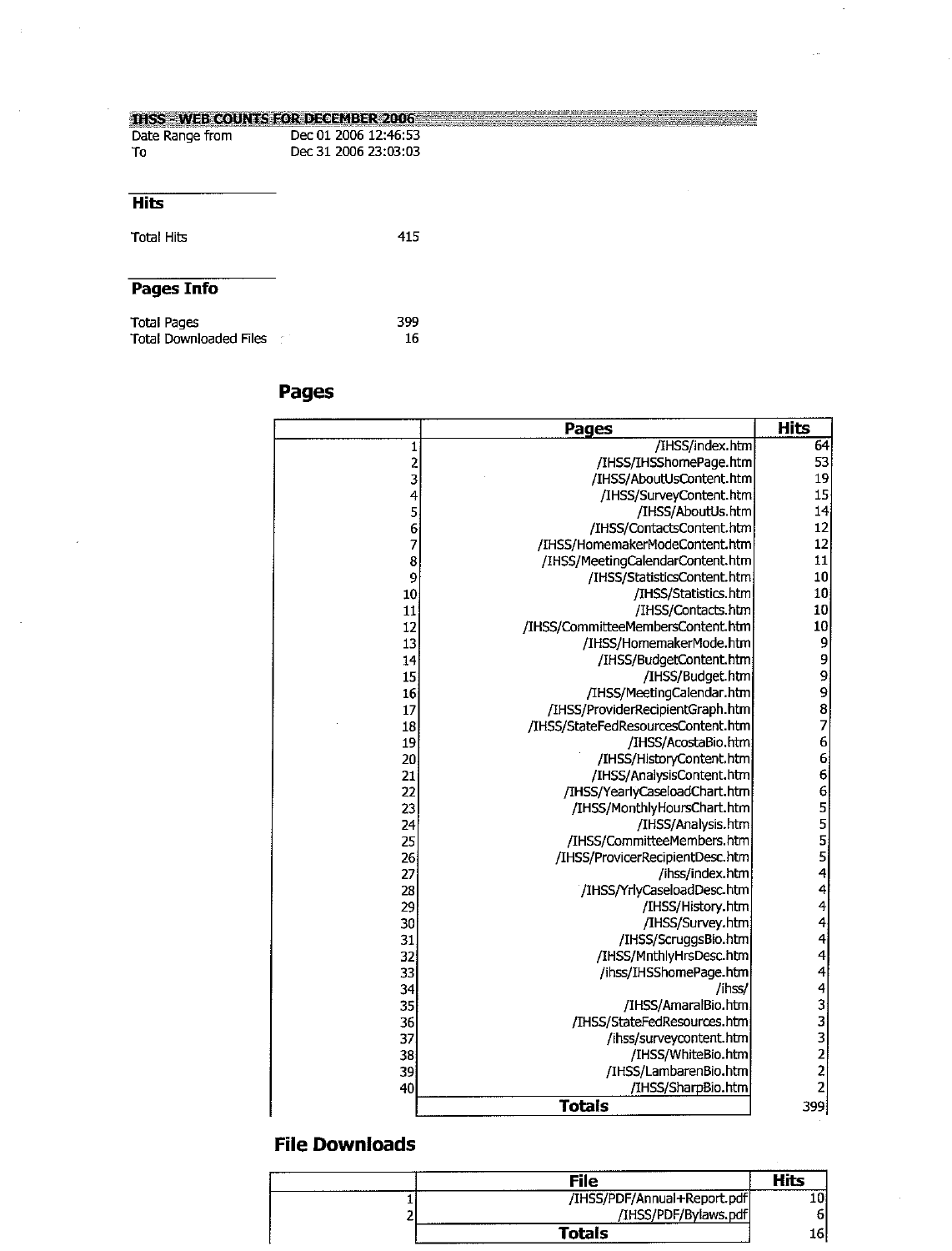#### **IHSS - WEB COUNTS FOR JANUARY 2007 Experimental contract of the contract of the contract of the contract of the contract of the contract of the contract of the contract of the contract of the contract of the contract of**

| Date Range from | Jan 01 2007 00:07:10 |
|-----------------|----------------------|
| Τо              | Jan 31 2007 23:35:52 |

#### **Hits**

978 **Total Hits** 

# Pages Info

| Total Pages            | 945 |
|------------------------|-----|
| Total Downloaded Files | 33  |

# Pages

|                         | <b>Pages</b>                       | <b>Hits</b>     |
|-------------------------|------------------------------------|-----------------|
| 1                       | /IHSS/index.htm                    | 92              |
|                         | /IHSS/IHSShomePage.htm             | 79              |
| 23456                   | /IHSS/Contacts.htm                 | 32              |
|                         | /IHSS/AboutUs.htm                  | 32              |
|                         | /IHSS/ContactsContent.htm          | 30              |
|                         | /IHSS/AnalysisContent.htm          | 29              |
| $\overline{\mathbf{z}}$ | /IHSS/AboutUsContent.htm           | 28              |
| 8                       | /IHSS/SurveyContent.htm            | 28              |
| 9                       | /IHSS/HomemakerModeContent.htm     | 26              |
| 10                      | /IHSS/HistoryContent.htm           | 25              |
| 11                      | /IHSS/Statistics.htm               | 24              |
| 12                      | /IHSS/StatisticsContent.htm        | 24              |
| 13                      | /IHSS/Budget.htm                   | 23              |
| 14                      | /IHSS/HomemakerMode.htm            | $\overline{23}$ |
| 15                      | /IHSS/StateFedResourcesContent.htm | 23              |
| 16                      | /IHSS/MeetingCalendar.htm          | 21              |
| 17                      | /IHSS/BudgetContent.htm            | 21              |
| 18                      | /IHSS/YearlyCaseloadChart.htm      | 20              |
| 19                      | /IHSS/ProviderRecipientGraph.htm   | 19              |
| 20                      | /IHSS/MeetingCalendarContent.htm   | 19              |
| 21                      | /IHSS/StateFedResources.htm        | 19              |
| 22                      | /IHSS/Survey.htm                   | 19              |
| 23                      | /IHSS/ProvicerRecipientDesc.htm    | 18              |
| 24                      | /IHSS/CommitteeMembersContent.htm  | 18              |
| 25                      | /IHSS/YrlyCaseloadDesc.htm         | 17              |
| 26                      | /IHSS/Analysis.htm                 | 16              |
| 27                      | /IHSS/MonthlyHoursChart.htm        | 16              |
| 28                      | /IHSS/MnthlyHrsDesc.htm            | 15              |
| 29                      | /IHSS/CommitteeMembers.htm         | 15              |
| 30                      | /IHSS/MartinBio.htm                | 14              |
| 31                      | /IHSS/BatemanBio.htm               | 13              |
| 32                      | /IHSS/MullerBio.htm                | 13              |
| 33                      | /IHSS/History.htm                  | 13              |
| 34                      | /IHSS/AcostaBio.htm                | 13              |
| 35 <sub>l</sub>         | /IHSS/SharpBio.htm                 | 12              |
| 36                      | /IHSS/BrownBio.htm                 | 12              |
| 37                      | /IHSS/AmaralBio.htm                | 12              |
| 38                      | /IHSS/ScruggsBio.htm               | 11              |
| 39                      | /IHSS/LambarenBio.htm              | 11              |
| 40                      | /IHSS/WhiteBio.htm                 | 10              |
|                         | <b>Totals</b>                      | 945             |

|        | File                                     | Hits   |
|--------|------------------------------------------|--------|
|        | /IHSS/PDF/Bylaws.pdf                     |        |
| -      | /IHSS/PDF/Annual+Report.pdf              | 16     |
| -<br>پ | /ihss/pdf/ihss+recipient+survey+4-04.pdf |        |
|        | Totals                                   | $\sim$ |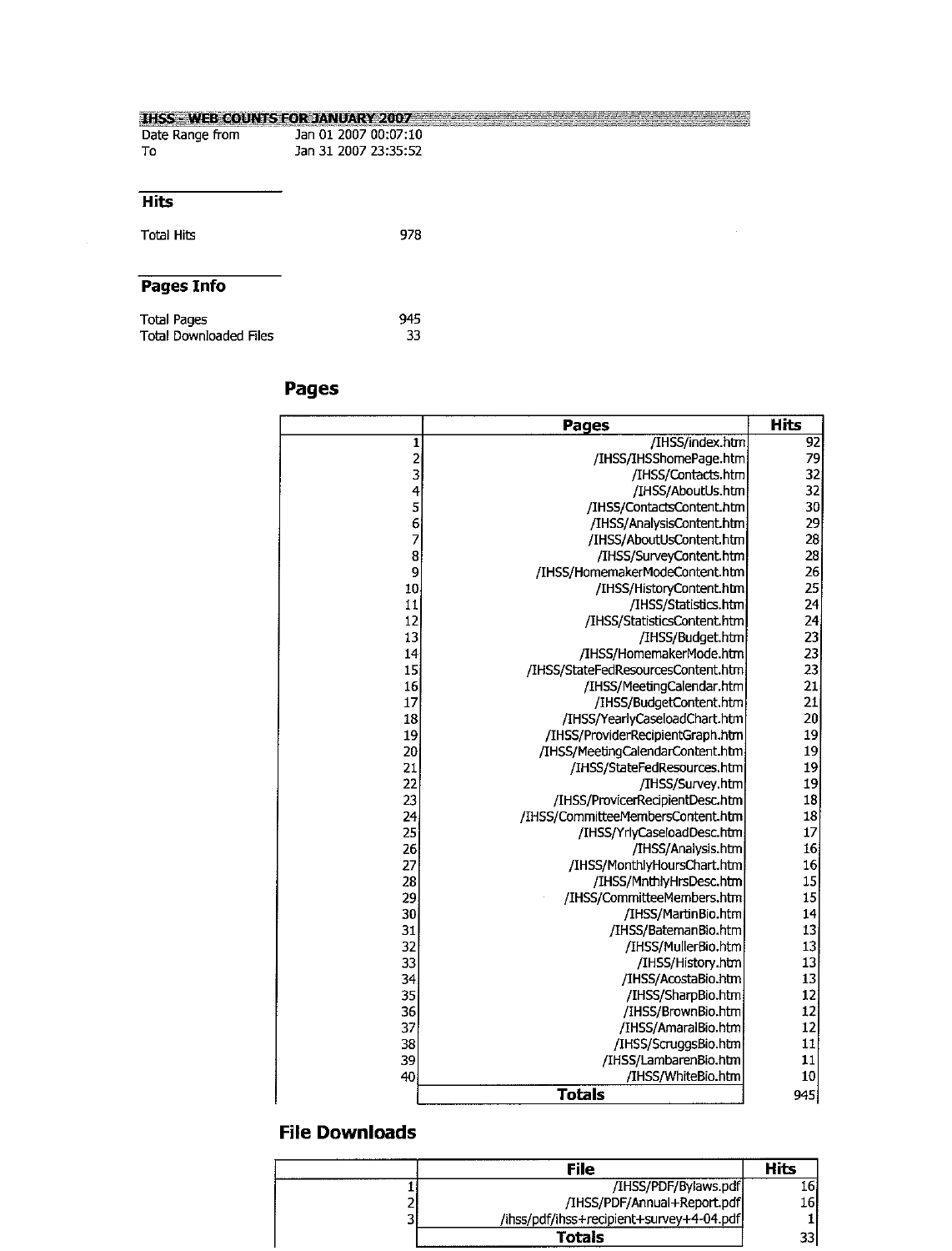| <b>THSS - WEB COUNTS FOR FEBRUARY 2007</b> |                      |  |
|--------------------------------------------|----------------------|--|
| Date Range from                            | Feb 01 2007 00:56:31 |  |
| Тο                                         | Feb 28 2007 23:55:20 |  |
| <b>Hits</b>                                |                      |  |
|                                            |                      |  |
| <b>Total Hits</b>                          | 2592                 |  |
| Pages Info                                 |                      |  |
|                                            |                      |  |
| Total Pages                                | 2424                 |  |
| <b>Total Downloaded Files</b>              | 168                  |  |

# **Pages**

 $\sim 10$ 

|            | Pages                              | <b>Hits</b> |
|------------|------------------------------------|-------------|
| 1          | /IHSS/index.htm                    | 124         |
| 23456789   | /IHSS/IHSShomePage.htm             | 105         |
|            | /IHSS/AboutUs.htm                  | 75          |
|            | /IHSS/AboutUsContent.htm           | 74          |
|            | /IHSS/MnthlyHrsDesc.htm            | 73          |
|            | /IHSS/ProvicerRecipientDesc.htm    | 62          |
|            | /IHSS/Contacts.htm                 | 61          |
|            | /IHSS/MeetingCalendar.htm          | 60          |
|            | /IHSS/Statistics.htm               | 60          |
| 10         | /IHSS/CommitteeMembersContent.htm  | 59          |
| ${\bf 11}$ | /IHSS/Budget.htm                   | 59          |
| 12         | /IHSS/ContactsContent.htm          | 58          |
| 13         | /IHSS/HistoryContent.htm           | 57          |
| 14         | /IHSS/HomemakerModeContent.htm     | 57          |
| 15         | /IHSS/AnalysisContent.htm          | 56          |
| 16         | /IHSS/CommitteeMembers.htm         | 56          |
| 17         | /IHSS/StatisticsContent.htm        | 56          |
| 18         | /IHSS/MeetingCalendarContent.htm   | 55          |
| 19         | /IHSS/History.htm                  | 55          |
| 20         | /IHSS/StateFedResourcesContent.htm | 54          |
| 21         | /IHSS/MonthlyHoursChart.htm        | 53          |
| 22         | /IHSS/BudgetContent.htm            | 53          |
| 23         | /IHSS/HomemakerMode.htm            | 53          |
| 24         | /IHSS/Survey.htm                   | 51          |
| 25         | /IHSS/Analysis.htm                 | 51          |
| 26         | /IHSS/SurveyContent.htm            | 50          |
| 27         | /IHSS/StateFedResources.htm        | 49          |
| 28         | /IHSS/YrlyCaseloadDesc.htm         | 49          |
| 29         | /IHSS/MullerBio.htm                | 48          |
| 30         | /IHSS/ScruggsBio.htm               | 48          |
| 31         | /IHSS/WhiteBio.htm                 | 47          |
| 32         | /IHSS/ProviderRecipientGraph.htm   | 46          |
| 33         | /IHSS/BrownBio.htm                 | 46          |
| 34         | /IHSS/LambarenBio.htm              | 45          |
| 35         | /IHSS/AmaralBio.htm                | 45          |
| 36         | /IHSS/YearlyCaseloadChart.htm      | 45          |
| 37         | /IHSS/MartinBio.htm                | 45          |
| 38         | /IHSS/AcostaBio.htm                | 45          |
| 39         | /IHSS/BatemanBio.htm               | 44          |
| 40         | /IHSS/SharpBio.htm                 | 44          |
|            | <b>Totals</b>                      | 2424        |

| <b>File</b>                                      | Hits |
|--------------------------------------------------|------|
| /IHSS/PDF/Annual+Report.pdf                      | 55   |
| /IHSS/PDF/Bylaws.pdf                             | 48   |
| /IHSS/PDF/IHSS+Spanish+Recipient+Survey+4-04.pdf | 16   |
| /IHSS/PDF/IHSS+Recipient+survey+4-04.pdf         | 16   |
| /IH5S/PDF/IHSS+Provider+Survey+4-04.pdf          | 16'  |
| /IHSS/PDF/IHSS+Spanish+Provider+Survey+4-04.pdf  | 16   |
| /ihss/pdf/ihss+recipient+survey+4-04.pdf         |      |
| Totals                                           | 168  |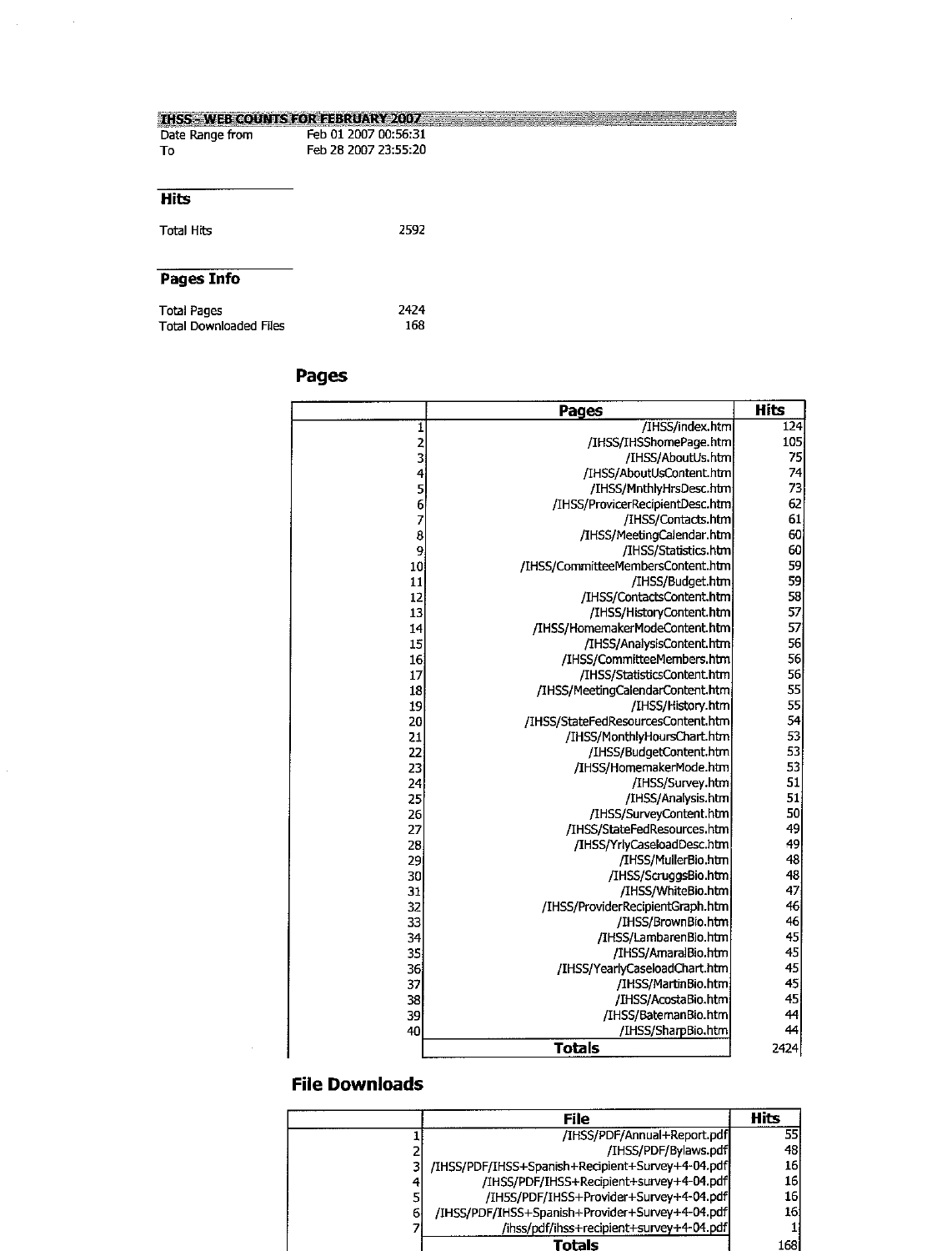| <b>IHSS - WEB COUNTS FOR MARCH 2007 :::</b> |                      | <u> 1968 - John Barn Barn, amerikan ba</u> |
|---------------------------------------------|----------------------|--------------------------------------------|
| Date Range from                             | Mar 01 2007 00:53:24 |                                            |
| To                                          | Mar 31 2007 22:30:51 |                                            |
|                                             |                      |                                            |
|                                             |                      |                                            |
| <b>Hits</b>                                 |                      |                                            |
| Total Hits                                  | 2319                 |                                            |
|                                             |                      |                                            |
|                                             |                      |                                            |
| Pages Info                                  |                      |                                            |
| <b>Total Pages</b>                          | 2090                 |                                            |
| <b>Total Downloaded Files</b>               | 229                  |                                            |
|                                             |                      |                                            |

**Pages** 

 $\overline{\phantom{a}}$ 

|          | Pages                                       | <b>Hits</b> |
|----------|---------------------------------------------|-------------|
| 1        | /IHSS/index.htm                             | 116         |
| 2        | /IHSS/IHSShomePage.htm                      | 93          |
| 3        | /IHSS/MnthlyHrsDesc.htm                     | 70          |
| 4        | /IHSS/ProvicerRecipientDesc.htm             | 69          |
| 5        | /IHSS/HistoryContent.htm                    | 55          |
| 6        | /IHSS/AboutUsContent.htm                    | 53          |
| 7        | /IHSS/ContactsContent.htm                   | 50          |
| 8        | /IHSS/SurveyContent.htm                     | 48          |
| 9        | /IHSS/AnalysisContent.htm                   | 47          |
| 10       | /IHSS/StatisticsContent.htm                 | 47          |
| 11       | /IHSS/AboutUs.htm                           | 47          |
| 12       | /IHSS/HomemakerModeContent.htm              | 46          |
| 13       | /IHSS/MeetingCalendarContent.htm            | 46          |
| 14       | /IHSS/Contacts.htm                          | 46          |
| 15       | /IHSS/BudgetContent.htm                     | 45          |
| 16       | /IHSS/Statistics.htm                        | 45          |
| 17       | /IHSS/ScruggsBio.htm                        | 44          |
| 18       | /IHSS/CommitteeMembersContent.htm           | 43          |
| 19       | /IHSS/MeetingCalendar.htm                   | 43          |
| 20       | /IHSS/StateFedResourcesContent.htm          | 42          |
| 21       | /IHSS/CommitteeMembers.htm                  | 41          |
| 22       | /IHSS/HomemakerMode.htm                     | 41          |
| 23       | /IHSS/ProviderRecipientGraph.htm            | 40          |
| 24       | /IHSS/Budget.htm                            | 40          |
| 25       | /IHSS/AmaralBio.htm                         | 40          |
| 26       | /IHSS/MullerBio.htm                         | 40          |
| 27       | /IHSS/SharpBio.htm                          | 40          |
| 28       | /IHSS/StateFedResources.htm                 | 39          |
| 29       | /IHSS/YearlyCaseloadChart.htm               | 39          |
| 30       | /IHSS/MartinBio.htm                         | 39          |
| 31       | /IHSS/MonthlyHoursChart.htm                 | 39          |
| 32       | /IHSS/Analysis.htm                          | 39          |
| 33       | /IHSS/BatemanBio.htm                        | 39          |
| 34       | /IHSS/YrlyCaseloadDesc.htm                  | 39          |
| 35       | /IHSS/WhiteBio.htm                          | 38          |
| 36<br>37 | /IHSS/BrownBio.htm<br>/IHSS/LambarenBio.htm | 38<br>38    |
| 38       | /IHSS/Survey.htm                            | 38          |
| 39       | /IHSS/AcostaBio.htm                         | 38          |
| 40       | /IHSS/History.htm                           | 37          |
|          | <b>Totals</b>                               | 2090        |

 $\mathcal{A}$ 

|   | File                                             | <b>Hits</b> |
|---|--------------------------------------------------|-------------|
|   | /IHSS/PDF/Annual+Report.pdf                      | 70I         |
|   | /IHSS/PDF/Bylaws.pdf                             | 38          |
|   | /IHSS/PDF/IHSS+Provider+Survey+4-04.pdf          | 31          |
|   | /IHSS/PDF/IHSS+Recipient+survey+4-04.pdf         | 29          |
|   | /IHSS/PDF/IHSS+Spanish+Recipient+Survey+4-04.pdf | 29          |
| 6 | /IHSS/PDF/IHSS+Spanish+Provider+Survey+4-04.pdf  | 28          |
|   | /ihss/pdf/ihss+provider+survey+4-04.pdf          |             |
|   | Totals                                           | 229         |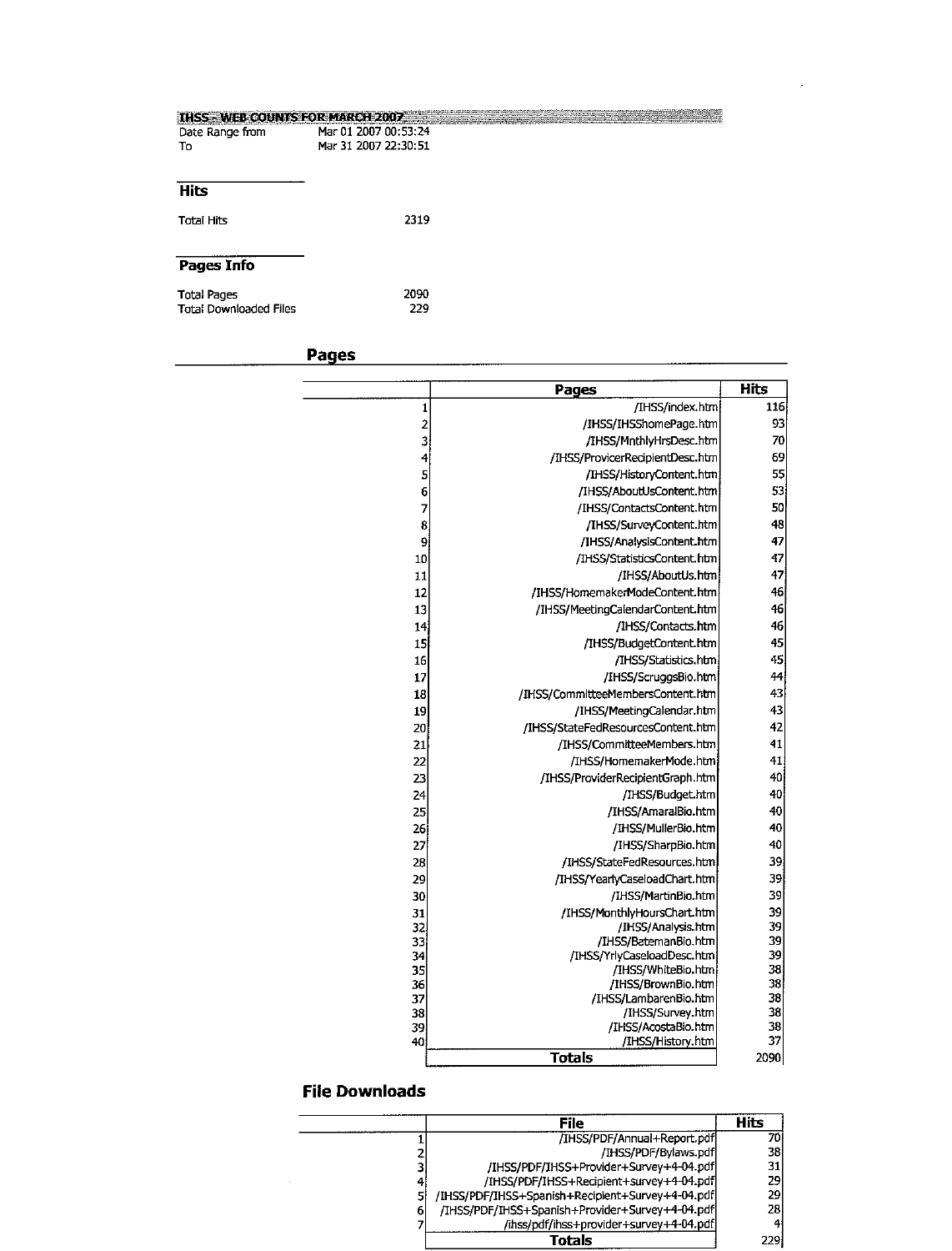#### **IHSS Web Counts - April 2007**

 $\overline{a}$ 

 $\sim 10^{11}$  km  $^{-1}$ 

| Time Period                   |                                              |
|-------------------------------|----------------------------------------------|
| Date Range from<br>Т٥         | Apr 01 2007 00:32:48<br>Apr 30 2007 22:13:41 |
| Hits                          |                                              |
| Total Hits                    | 1.589                                        |
|                               |                                              |
| <b>Sessions Info</b>          |                                              |
| <b>Total Downloaded Files</b> | 139                                          |

 $\overline{\phantom{0}}$ 

Total Downloaded Files

#### Pages

|                                            | Pages                              | <b>Hits</b>     |
|--------------------------------------------|------------------------------------|-----------------|
| 1                                          | /IHSS/index.htm                    | 114             |
|                                            | /IHSS/IHSShomePage.htm             | 91              |
| $\begin{array}{c} 2 \\ 3 \\ 4 \end{array}$ | /IHSS/MnthlvHrsDesc.htm            | 70              |
|                                            | /IHSS/ProvicerRecipientDesc.htm    | 65              |
| 5                                          | /IHSS/AnalysisContent.htm          | 48              |
| $\frac{6}{7}$                              | /IHSS/ScruggsBio.htm               | 46              |
|                                            | /IHSS/AboutUs.htm                  | 43              |
| 8<br>9                                     | /IHSS/Contacts.htm                 | 42              |
|                                            | /IHSS/AboutUsContent.htm           | 42              |
| 10                                         | /IHSS/ContactsContent.htm          | 40              |
| 11                                         | /IHSS/SurveyContent.html           | 37              |
| 12                                         | /IHSS/HomemakerModeContent.htm     | 37              |
| 13                                         | /IHSS/HistoryContent.htm           | 37              |
| 14                                         | /IHSS/MeetingCalendar.htm          | 35              |
| 15                                         | /IHSS/Statistics.htm               | 35              |
| 16                                         | /IHSS/Budget.htm                   | 33              |
| 17                                         | /IHSS/StatisticsContent.htm        | 33              |
| 18                                         | /IHSS/MeetingCalendarContent.htm   | 33              |
| 19                                         | /IHSS/BudgetContent.htm            | 32              |
| 20                                         | /IHSS/Survey.htm                   | 31              |
| 21                                         | /IHSS/StateFedResourcesContent.htm | 31              |
| 22                                         | /IHSS/HomemakerMode.htm            | 31              |
| 23                                         | /IHSS/Analysis.htm                 | 30              |
| 24                                         | /IHSS/CommitteeMembersContent.htm  | 30              |
| 25                                         | /IHSS/CommitteeMembers.htm         | 30              |
| 26                                         | /IHSS/StateFedResources.htm        | 29              |
| 27                                         | /IHSS/History.htm                  | 29              |
| 28                                         | /IHSS/MonthlyHoursChart.htm        | 25              |
| 29                                         | /IHSS/ProviderRecipientGraph.htm   | 24              |
| 30                                         | /IHSS/YrlyCaseloadDesc.htm         | 24              |
| 31                                         | /IHSS/WhiteBio.htm                 | 24              |
| 32                                         | /IHSS/AcostaBio.htm                | 23              |
| 33                                         | /IHSS/BatemanBio.htm               | 23              |
| 34                                         | /IHSS/YearlyCaseloadChart.htm      | 23              |
| 35                                         | /IHSS/AmaralBio.htm                | 22              |
| 36                                         | /IHSS/MartinBio.htm                | 22              |
| 37                                         | /IHSS/MullerBio.htm                | $\overline{22}$ |
| 38                                         | /IHSS/SharpBio.htm                 | 22              |
| 39                                         | /IHSS/LambarenBio.htm              | 21              |
| 40                                         | /IHSS/BrownBio.htm                 | 21              |
|                                            | <b>Totals</b>                      | 1450            |

#### **File Downloads**

|   | File                                             | Hits |
|---|--------------------------------------------------|------|
|   | /IHSS/PDF/Annual+Report.pdf                      | 49   |
|   | /IHSS/PDF/Bylaws.pdf                             | 27   |
| 3 | /IHSS/PDF/IHSS+Provider+Survey+4-04.pdf          | 21 I |
| 4 | /IHSS/PDF/IHSS+Spanish+Recipient+Survey+4-04.pdf | 16   |
|   | /IHSS/PDF/IHSS+Spanish+Provider+Survey+4-04.pdf  | 13   |
| 6 | /IHSS/PDF/IHSS+Recipient+survey+4-04.pdf         | 13   |
|   | Totals                                           | 139  |

 $\hat{\mathcal{A}}$